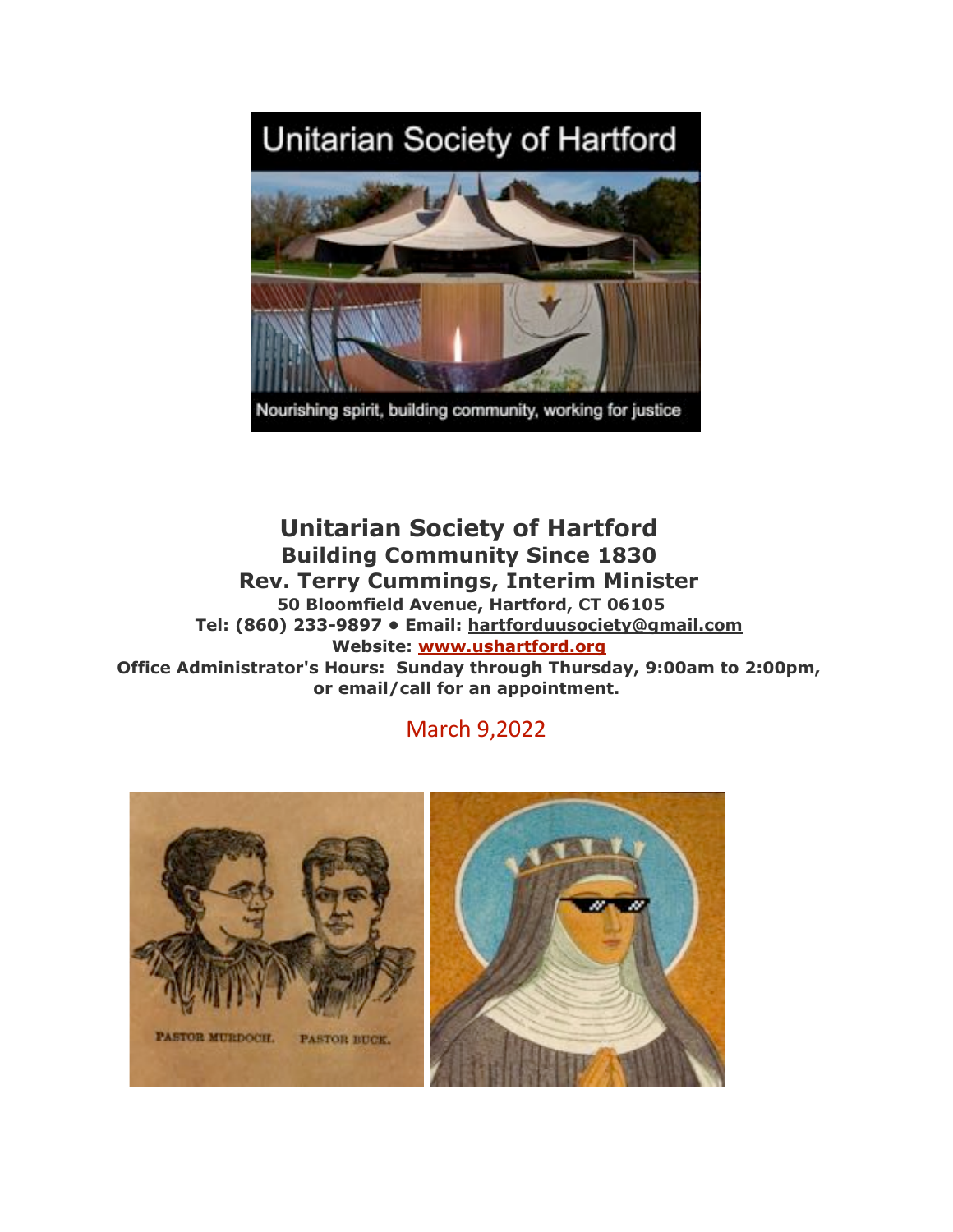Images found via Google

# **March 13th, 2022, 10:30am "***The Light Which Shines from Within***" Our service this week will celebrate Women's History Month. Rev. Terry's homily will reflect on the many women who have served as spiritual leaders down through the ages. Rev. Terry Cummings, Interim Minister Sam Moffett, Director of Music Ministries Laurie Kelliher, Worship Associate Buffie, Zoom & Coffee Hour Hostess Fred Louis and Tina Davies, Ushers Susan Hope, Chancel Art 10:30am Hybrid Worship Service Join us in ZOOM HERE. Closed captions are available. Meeting ID: 931 0388 7934 Passcode: 128493 11:30am - Fellowship Time will be immediately following services both in person and ZOOM You can also watch the Sunday service at https://vimeo.com/unitariansocietyhartford or on the USH Facebook page. Matters of the Heart** On Sunday we will also make space for sharing "Matters of the Heart" with one another (often referred to as "Joys and Sorrows" in other congregations). We would love to hear about recent births of new family members, or share your sorrow at a recent bereavement, and lift up any meaningful life passages or events that you would like to share with others.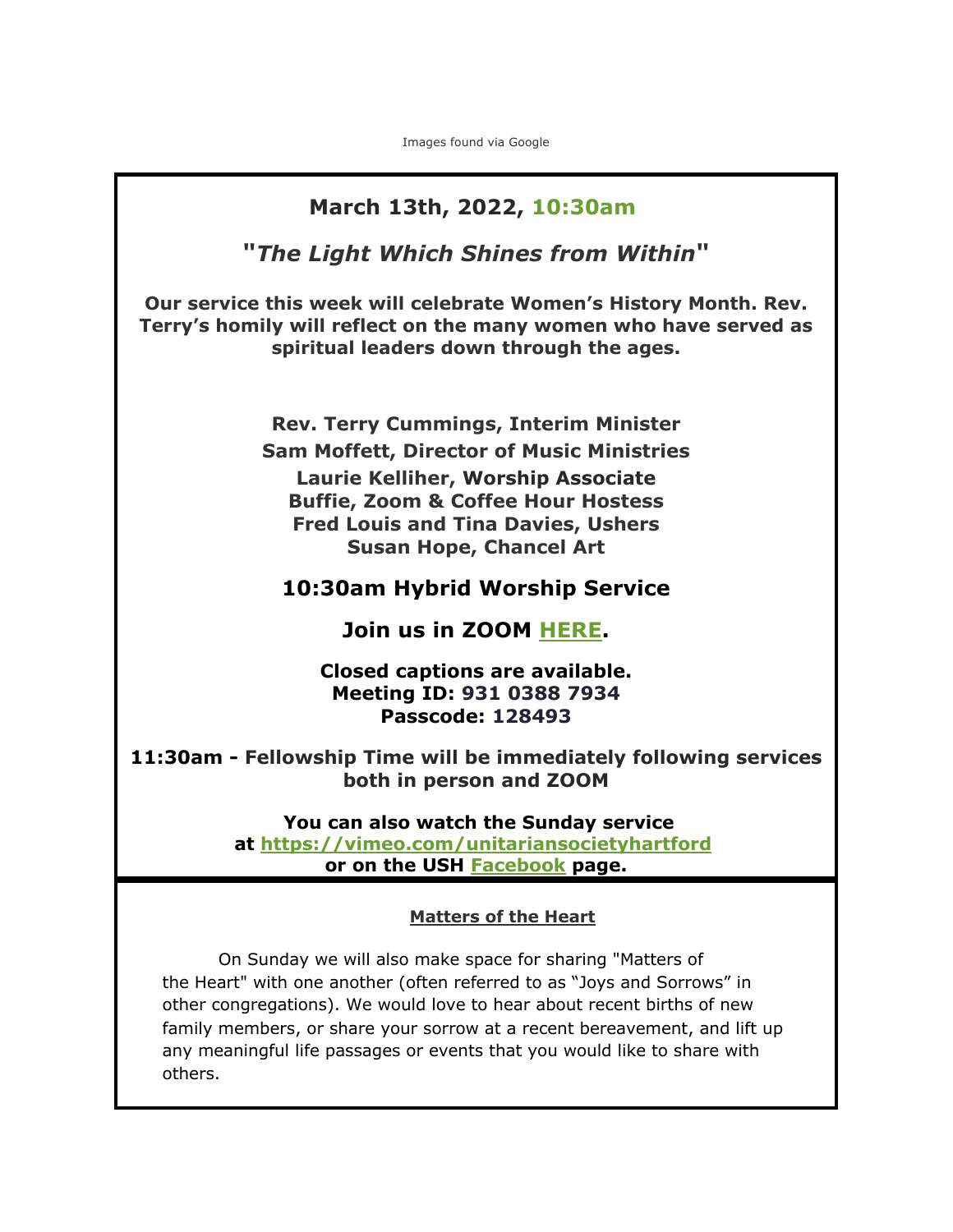Here is how Matters of the Heart will be shared —

- Online participants: please send me an email with any Matters of the Heart that you would like to share with the congregation by 9:00 a.m. on Sunday (**revterryush@gmail.com**); or
- If you are attending the service in person, index cards and pencils will be provided at the welcome table for you to write them down when you arrive at the Meeting House.

I will share your Matters of the Heart from the pulpit immediately before our customary candle ritual. (Please do not share announcements about upcoming meetings or other events, as this will not be a time for general announcements.)

#### **In Faith, Reverend Terry**



**Spring Ahead!!** Please remember to set your clocks ahead one hour, this Saturday (March 12) in anticipation of **Daylight Savings Time!!**

#### **USH Community & Business**

At the March 8 meeting, the Board reviewed current Covid-19 statistics and agreed that, for fully vaccinated members, friends, and guests, masks may now be optional. We continue our strong recommendation that everyone coming to the Meeting House be fully vaccinated (two shots plus a boost in most cases).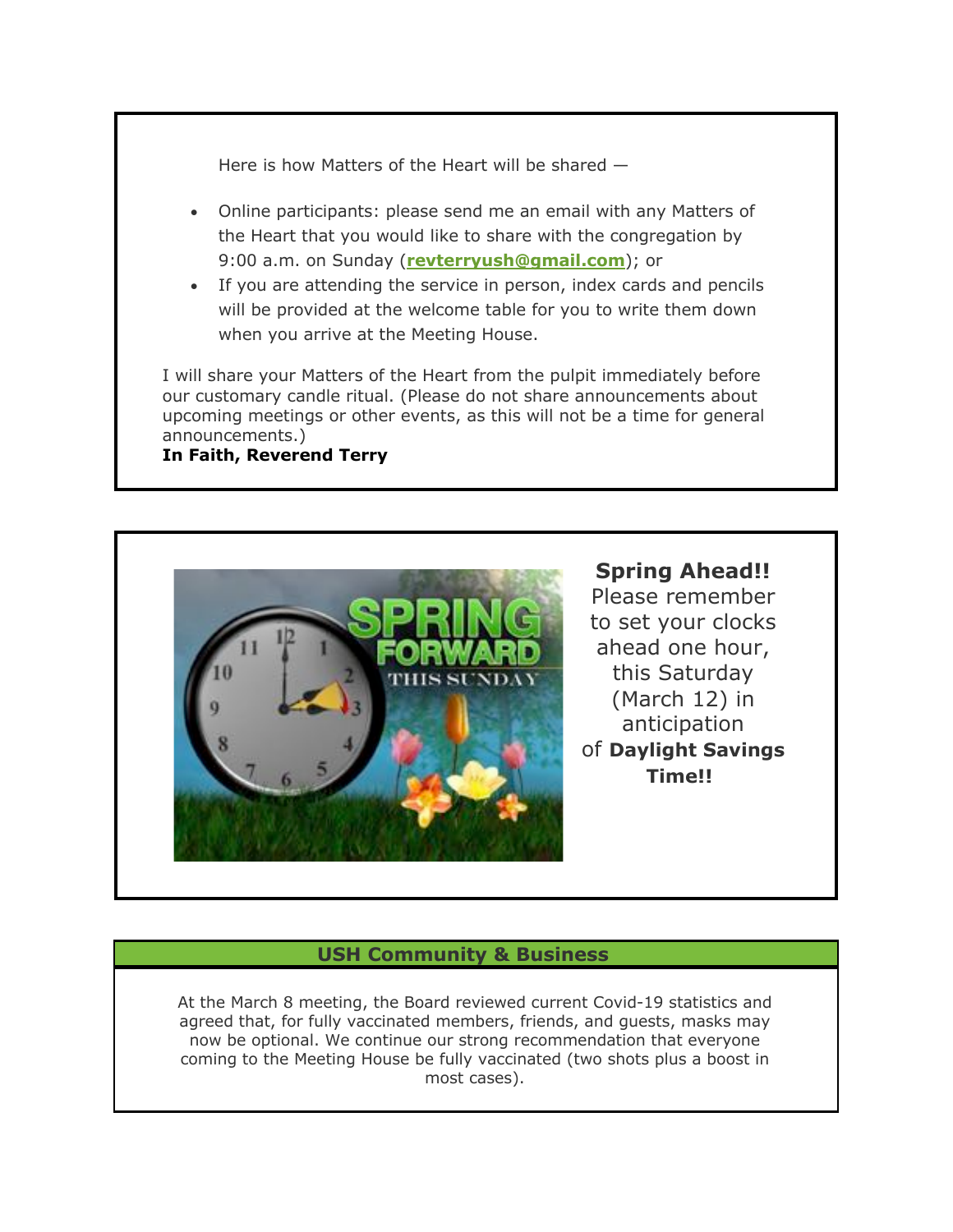## **The next Board meeting is April 12, at 6:30 p.m. via Zoom.**



## **Sanctuary Lighting Project Advances**

Now that work has begun, daily progress is evident. In the above photo you see where portions of the ceiling have been temporarily removed to allow installation of brackets and wiring. As anyone undertaking a 'home improvement' project can attest, dismantling and then reconstructing portions of a half-century old wooden ceiling is a painstaking process, and one not to be rushed. Each Sunday, you can track the progress for yourself, anticipating the time when you can read your hymnal clearly. Yes, the service space is ad hoc and perhaps unusual — but exciting!

Photo by Kevin Girourard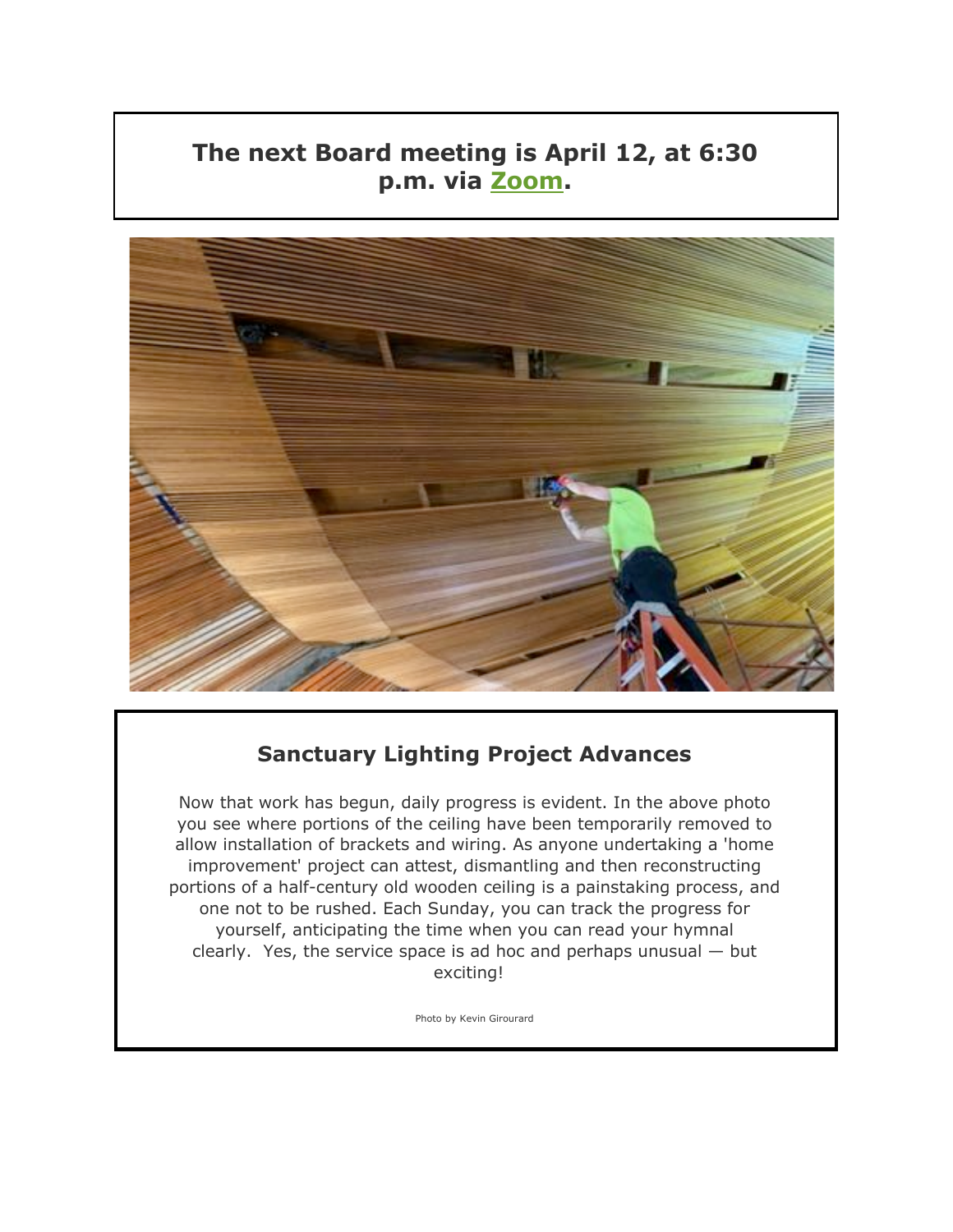## Transitions ~ ~ ~

# Thank You, Brian!

Brian Mullen, our long-time business manager (and now bookkeeper) is leaving USH and Connecticut, as he and his husband Steve are relocating to Florida. We will be honoring Brian this Sunday, during the worship service and with a small reception during coffee hour. (There will be cake.) If you've had the opportunity to work with Brian, you'll appreciate how his courtesy, competence, and cooperation has helped so many projects runn smoothly over the years of his tenure. If you'd like to contribute toward a parting gift for Brian, please get in touch with our treasurer, Bob Hewey, and "pledge" the amount of your contribution. Email your intentions to boltonbob@aol.com



## **Short-Term Volunteer Opportunity**

We'll miss Brian Mullen, who has been a long-time friend to USH *and* a go-to guy with expansive and intimate knowledge of USH and its inner workings. While we look for Brian's successor (*not* replacement), it would be helpful to have someone with a working knowledge of QuickBooks volunteer a few hours per week to do a few basic accounting tasks. Please reach out to Rev. Terry by email (revterryush@gmail.com), or Brian at brianmullenush@mail.com. (We are looking at outsourcing our payroll to a payroll company, so this volunteer role will not require managing payroll.)



# *RE Moves Forward*

Annie Witzler and Rev. Terry put their heads together and drew up a fun, child-centric curriculum designed to foster individuality and free-thinking. The Seven Principles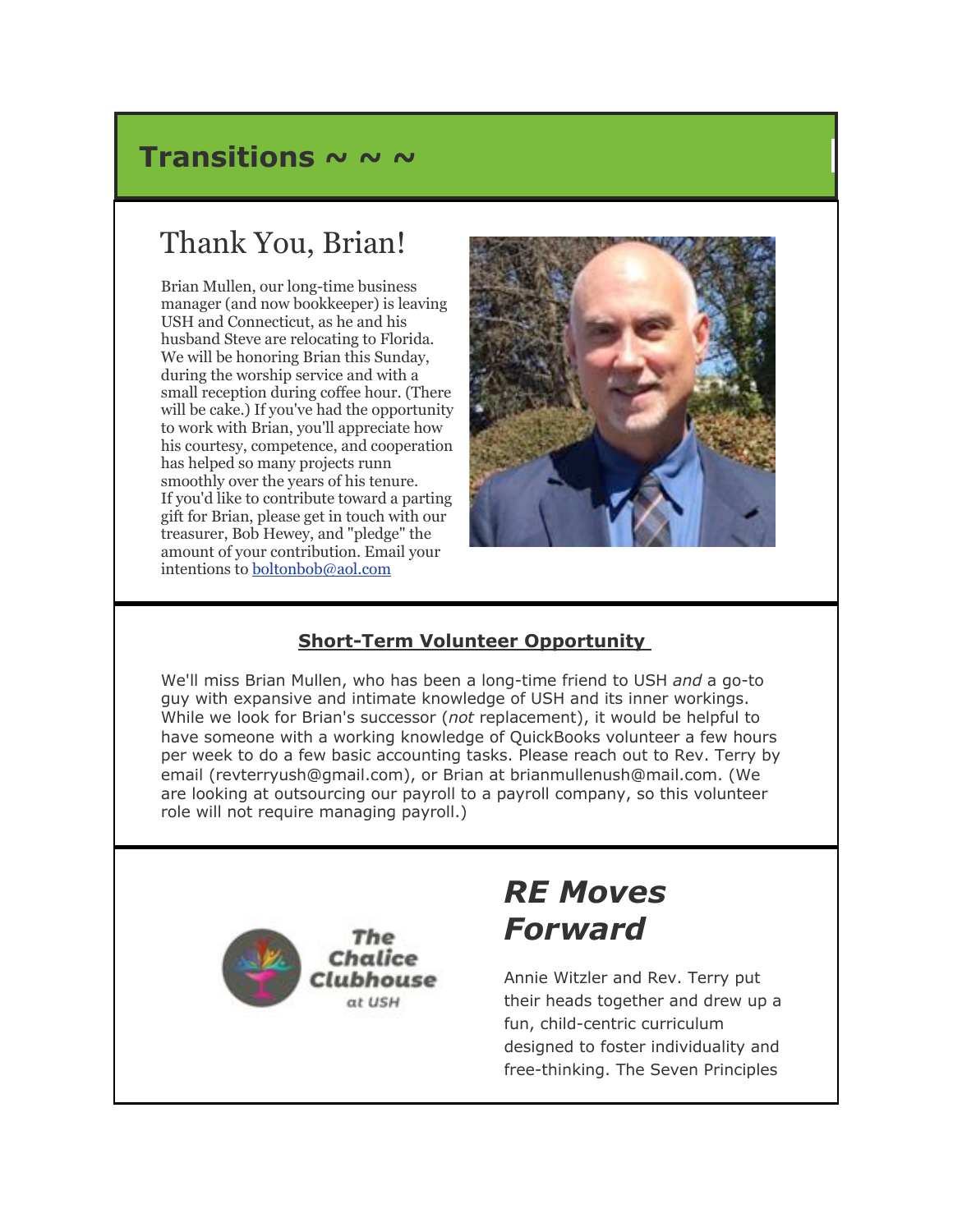are used as a guiding compass, and the 'clubhouse' theme promotes informality and inclusivity. Each week, themes of the adult service willl be explored using imagination and heart. There will be coloring pages, crossword puzzles, brainteasers, cooperative games, hands-on crafts, chances for dramatic play, and more. This Sunday, March 13, we'll explore the theme of feminism and mysticism through creating our own "goddesses" — if you come down to Fellowship Hall a bit early, you might just run into Athena, Hestia, or even Rhiannon or Aphrodite!



**Events for March 2022 can be viewed HERE. Please contact Buffie with any questions or concerns.**

**USH Calendar of**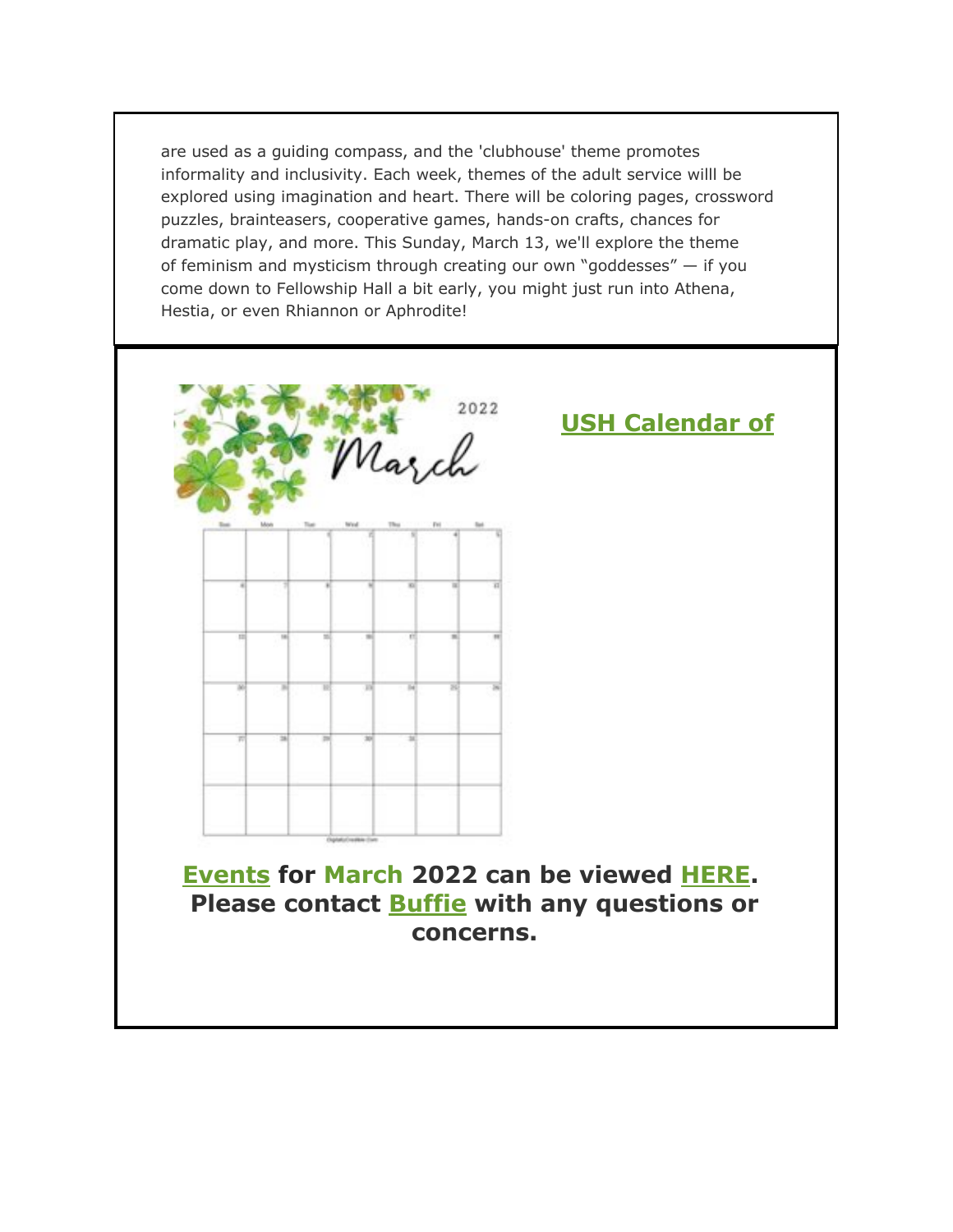## *Did UU Know?*

#### **The Village for Families and Children: Then and Now** By Joanne Orlando

The Village for Families and Children is Greater Hartford's oldest not for profit organization devoted to the well-being of children and their families. In 1809 a group of women established The Female Beneficent Society (FBS) beginning its commitment to helping children. This organization "adopted" orphan children – those who lost parents to illness or accident but also children who were removed from their homes due to inadequate or harmful parenting. In 1833 the Hartford Orphan Asylum (HAO) was formed – one of the other  $19<sup>th</sup>$  century predecessors of The Village.

In 1865, the Female Beneficent Society and HOA merged. Several other programs and institutions would join what would become the Village – The Children's Aid Society was founded in 1892 by Virginia Thrall Smith – creating Hartford's first free kindergarten and focusing on practical aid to children. The Children's Aid Society also led to the establishment of the Newington Children's Hospital – now Connecticut Children's Medical Center. Services to children continued to grow as they were supported during the crisis of World War II . The FBS, HOS, CCAS and the Hartley Child Guidance Clinic merged to become Children's Services of Connecticut in 1950 – the direct antecedent of The Village.

In 1925, Rev. Francis Goodwin made a gift of 16 acres of land in what was then a rural area on 1680 Albany Avenue. Beginning in 1925, a number of brick cottages were built on the site – becoming Children's Village. It is now immediately next to the Unitarian Society of Hartford, and we share an enormous lawn.

CONTINUED

 Articles, full or continued, are found in their entirety here: https://ushartford.org/did-uu-know/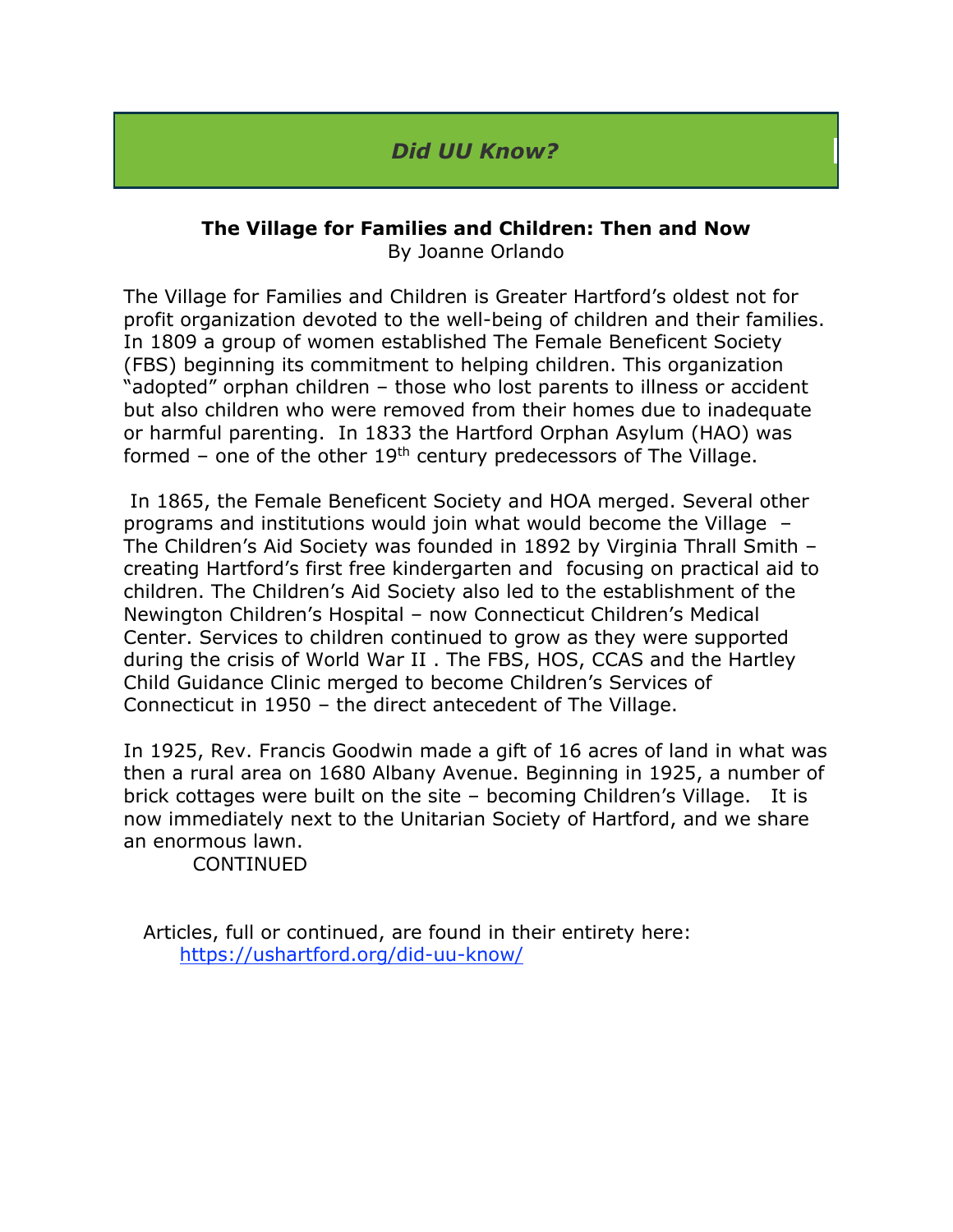## **March Lunch Bunch**



#### **Join Us For Lunch!**

We're planning (hoping??) to resume our Lunch Bunch gatherings as long as we are all fully vaccinated (including the booster). If COVID numbers begin to increase again we could rethink that decision. I will notify all who have signed up, should that unhappily come to pass. If you have not been fully vaccinated, please plan to join us for the Lunch Bunch gatherings at a later date.

We will meet on Tuesday, MARCH 15 at 12 Noon. Jim Venneman will speak about the Brother Carl Hardrick Institute. If you plan to attend, please let me know by noon on Thursday, 3/10. Call me at 860-212-6923 (leave a message if I don't answer.) or email me at janicecnewton@gmail.com.

The Lunch Bunch meets at Concetta's Italian Restaurant, 22 Mountain Ave., Bloomfield. You will be able to order off the menu. Separate checks will be provided. There is convenient parking. We meet at Concetta's on the third Tuesday of the month: 3/15/22, 4/19/22, 5/17/22, and 6//21/22. We are looking for speakers. Are you interested, or do you know someone who would be interested, in speaking to the group? If so, please contact me. Reservations are necessary! Hope to see you on the 15th!

**Meeting House Presents**

## **Meeting House Presents**

Save the Dates! \$20 general admission and \$14 for students with ID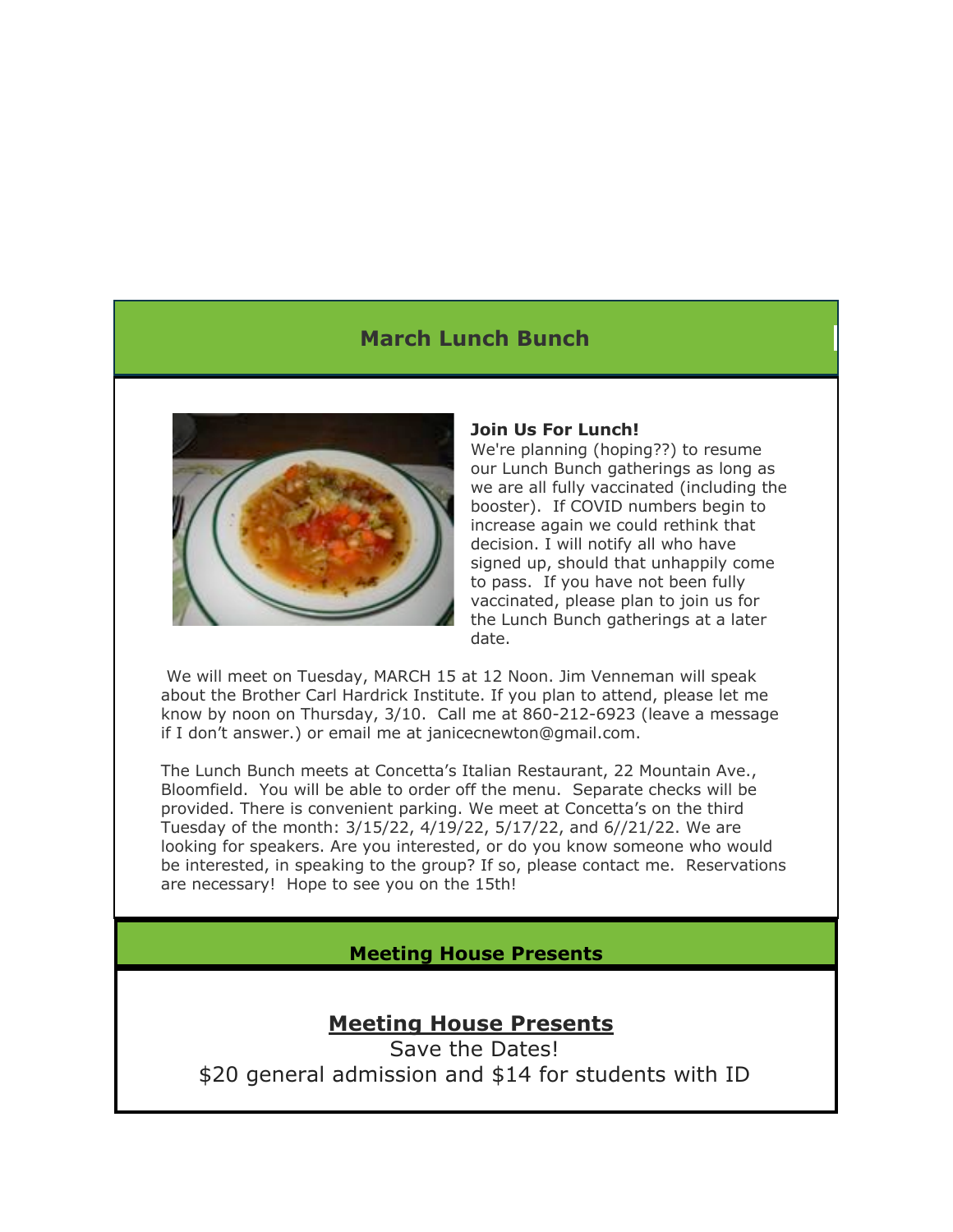**Mad Agnes** Friday, Apr. 22, 2022 **Seán Heely and Beth Patterson** Friday, May 13 , 2022 **Susan Werner** concert **Saturday, April 30, 2022** This special Meeting House Presents Saturday concert is not included with season tickets, but season ticket holders get a \$5 discount. Ticket price \$25.

## **Programs for Adults and Families**



#### **Meeting House Sing-Along – March 12, 2022 We are Back!**

**Contact: Fred Louis FlLouis@yahoo.com or Ed Savage 860-966- 8155 (cell) EdSavage03@yahoo.com**

**Join us at the next Meeting House Sing-Along — Fred Louis and Ed Savage are offering an opportunity to CT Singing families, singers, song-writers, and audience members to join in song on the second Saturday of each month from 2 to 5 PM. We will have song-sheets and some loaner copies of Rise Up Singing available. Bring your own 'Rise Up Singing' if you have one, as we have used it a lot in other months. We will also use the NEW "Rise Again" sequel – 1200 more songs to sample.**

**Given the events in Ukraine, let's bring forward songs of peace and solidarity with the victims of the war.**

**VAX protocol: OK to sing, socially spaced, if you are vaccinated AND boosted; even so, if anyone is uncomfortable about singing unmasked, we should ALL wear masks. Please feel free to express your caution about COVID contagion by contacting Fred and Ed (see above).**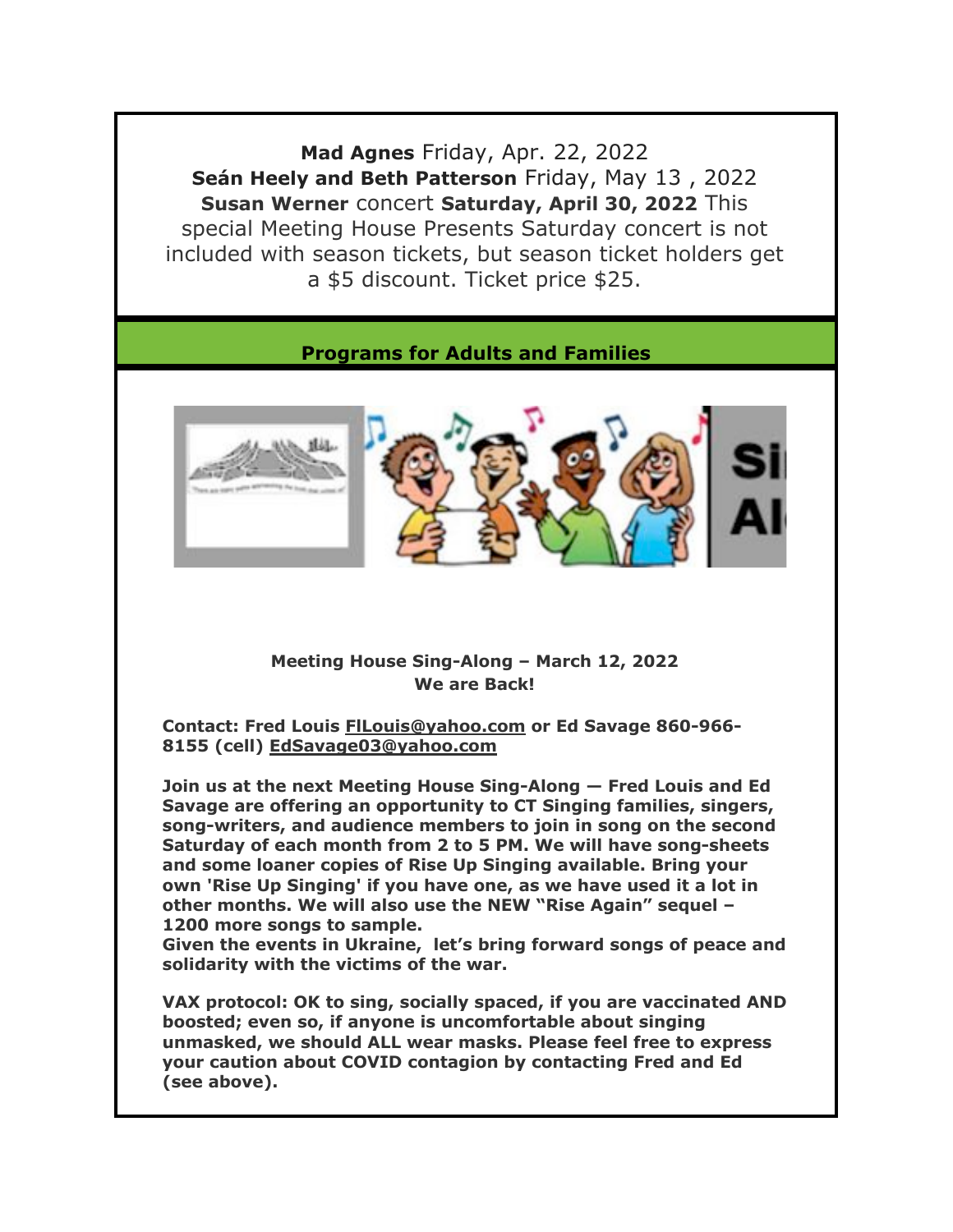**We will have some KN95s for sale if you come without a mask. If you have NOT completed your COVID vaccination cycle, we ask that you skip the Sing-Alongs for now, to protect you from US.**



#### **UU SpiritLife Conversations March Topic**

**SpiritLife Conversations** meet on the fourth Saturday mornings monthly through May, 9-10:30 AM to discuss spiritual topics. The topic for March 26 is "Redefining Prayer for UUs". Please go to **uuspiritlife.org,** where you'll find four short articles to read in preparation for this session. The zoom link is also available on that site.

Programs are open to members of the three Hartford area UU congregations on a drop-in basis — you don't need to register or commit to the whole series.

Questions can be directed to the March facilitator, Judy Robbins, at **judyrobb2@gmail.com**.

## **More Meetings and Programs**

## **Social Justice Council March Meeting:**

The March meeting is scheduled for Tuesday, March 15, 5:30 p.m. We'll meet on Zoom; if you're interested and are not on the list to receive

the Zoom link, contact Dana Donovan.

**The USH Book Club: Meets monthly, on the 2nd Thursday, 2:30 – 4:30pm, via Zoom. All adults in the USH community are welcome. Please contact Ginny Allen at fiddlenurse1@gmail.com if you'd like more information or if you want to join. An email with Zoom link will be sent a day or two before the meeting.**

#### **Book Selections 2022**

March 10- Finding Higher Ground: An Adaption in the Age of Warming- Amy Seidel Apr 14- First Friends:The Powerful Unsung (and Unelected) People Who Shaped Our Presidents- Gary Ginsberg

May 12- The Extended Mind:Thinking Outside Your Brain-Anne Murphy Paul June 9- The Hellfire Club- Jay Tapper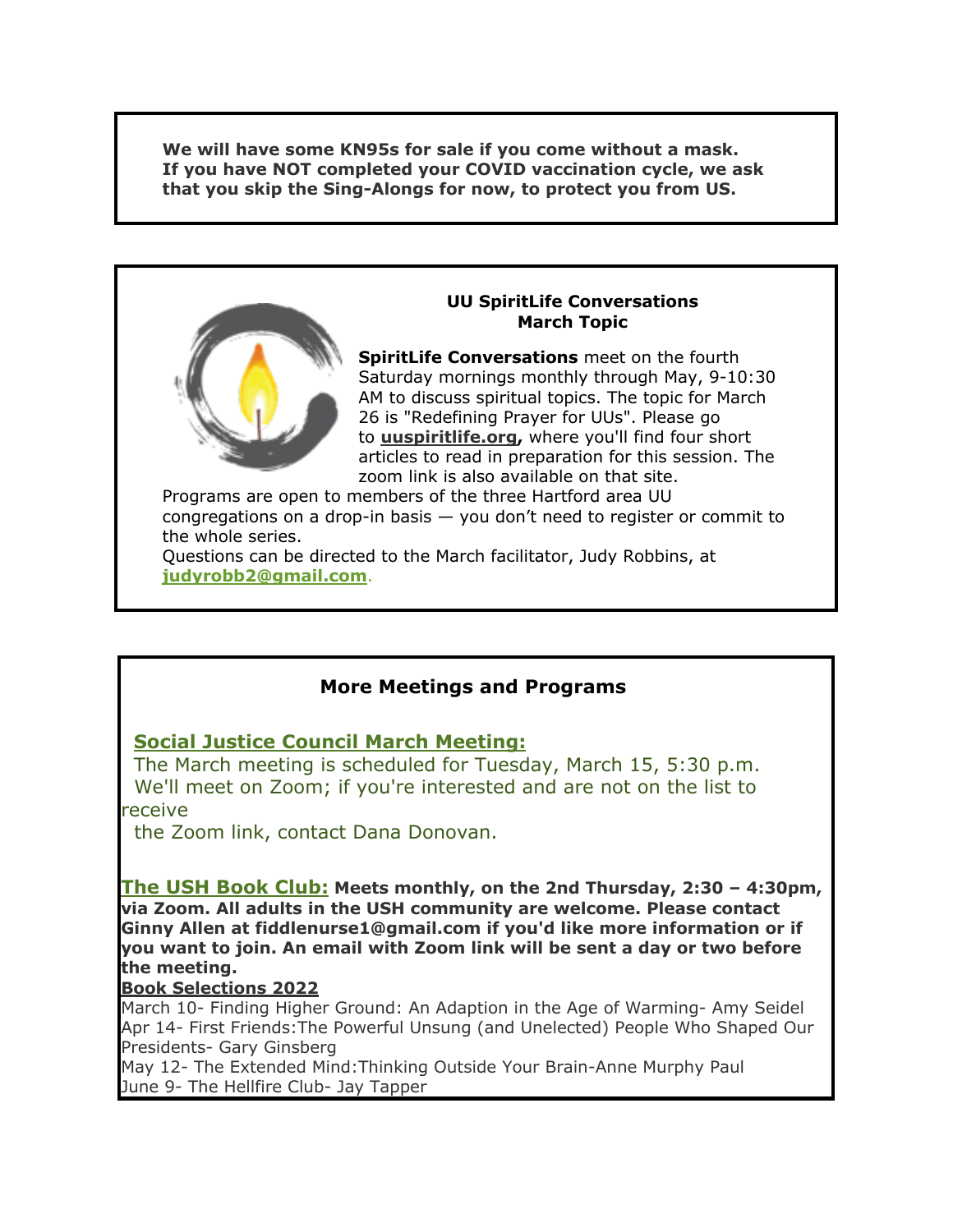July 14- Hamnet- Maggie O'Farrell Aug 11- The Vanishing Half - Brit Bennett

**20's/30's Group: If you would like to join, please email Tara Cote at tcote11@gmail.com.**

#### **Disability Support Group:**

This group meets on line the first Saturday of each month at 10 a..m. The zoom link is sent a few days prior to the meeting. In this group participants discuss the challenges of physical disability (chronic illness, chronic pain, impaired senses, impaired mobility) and emotional pain (loss, mental illness) and the stresses of caretaking a loved one. What is said in the group stays in the group.

Email **Gloria Bent** for more information at **bentgloria@gmail.com or call at 860-904-7768.**

#### **Caring Network**

**From the USH Caring Network:** Please inform the Caring Network of needs, or volunteer your services. If you know of any member or friend experiencing some difficulty, please contact **Janice Newton** at **janicecnewton@gmail.com** or any member of the Caring Network so we can provide some assistance. A wide range of community services is also available to those in need by calling the Community Info Line at 211.

#### **Your 2021-2022 USH Board of Directors**

**Rob Spector: President Eve Pech: President-Elect Bob Hewey: Treasurer Sarah Harmon McKenzie: Secretary Peter Meny: Spiritual Life Council Chair Jon Covault: Administration Council Chair Dana Donovan: Social Justice Council Chair Tina Davies: Community Within Council Chair Rev. Terry Cummings, Interim Minister (ex-officio)**

The latest financial reports for **FY Nov-Dec 2021** have been posted, click **HERE** to view.

The Board Meeting minutes for **December 2021** have been posted. To view the USH Directory, Reports, meeting minutes and other church business information online,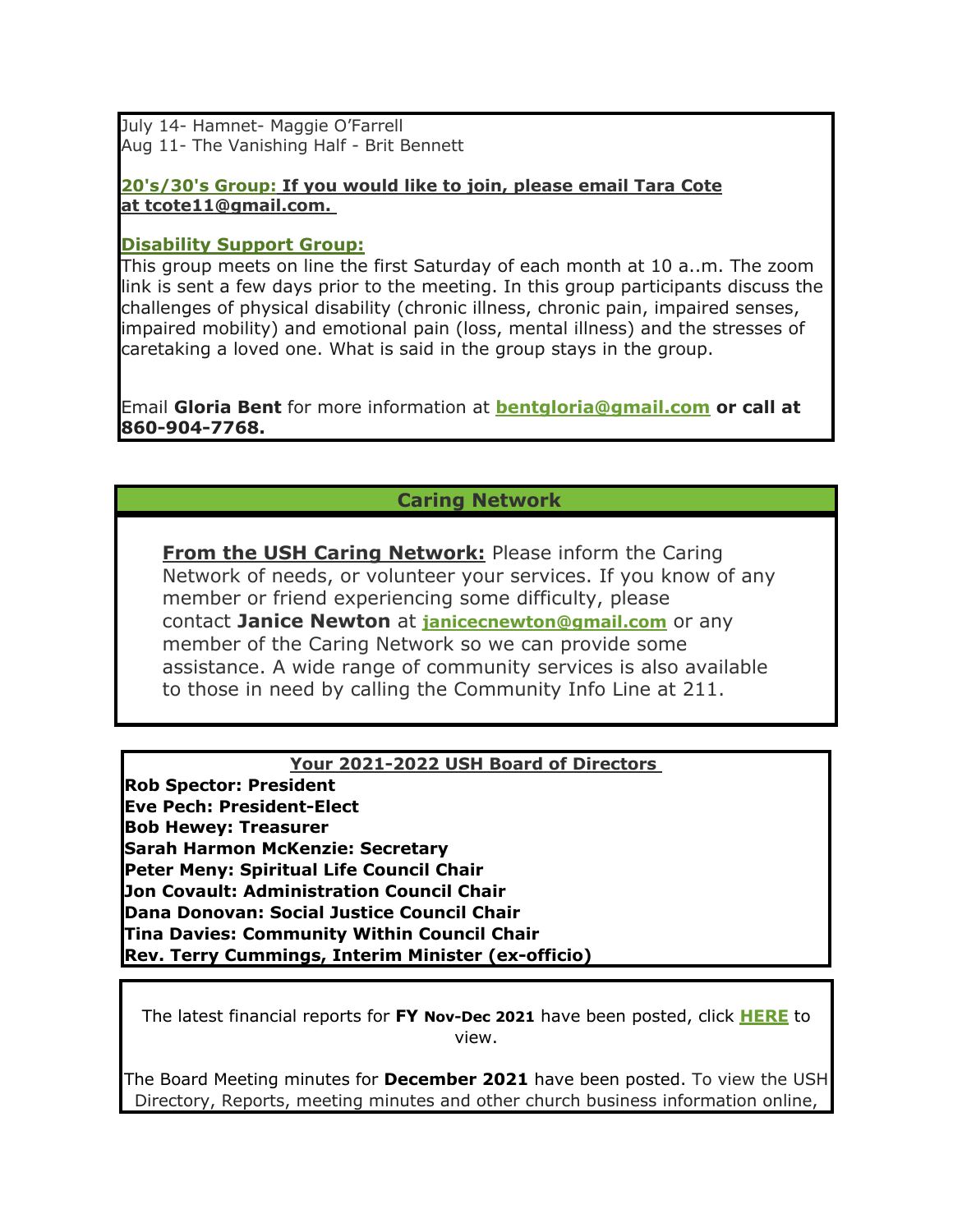#### click **HERE**. Contact Buffie Pinney at hartforduusociety@gmail.com for the username and password.

**Missed Last Week's Enews? Click Below:**

**http://www.ushartford.org/nourishing-spirit/newsletters/ See Articles and News for USH and the Surrounding Area you may have missed or find a link to the USH Facebook Page HERE.**

**Please consult our Online Calendar regularly for all upcoming events coordinated by the**

**Unitarian Society of Hartford: www.ushartford.org/events/ To submit a Calendar Request (also for an online USH Zoom Room gathering) click HERE.**

**To read the USH Blog click HERE.**

**E-News Contributors please take note: The deadline for USH E-News submissions is** *Tuesday at 12 Noon***. Please include the dates that your submission should be included in the 'Subject' field.**

**USH Staff:**

**http://www.ushartford.org/about-us/staff/**

Rev. Terry Cummings, Interim Minister **revterryush@gmail.com** | 860-233-9897 ext. 103

Sam Moffett, Director of Music Ministries **smoffettuu@gmail.com** | 860-233-9897 ext. 108

Buffie Pinney, Office Administrator & Building Rentals **hartforduusociety@gmail.com** | 860-233-9897 ext. 100

Brian Mullen, Bookkeeper - Office or Phone by Appointment **brianmullenush@gmail.com** 860-233-9897 ext. 102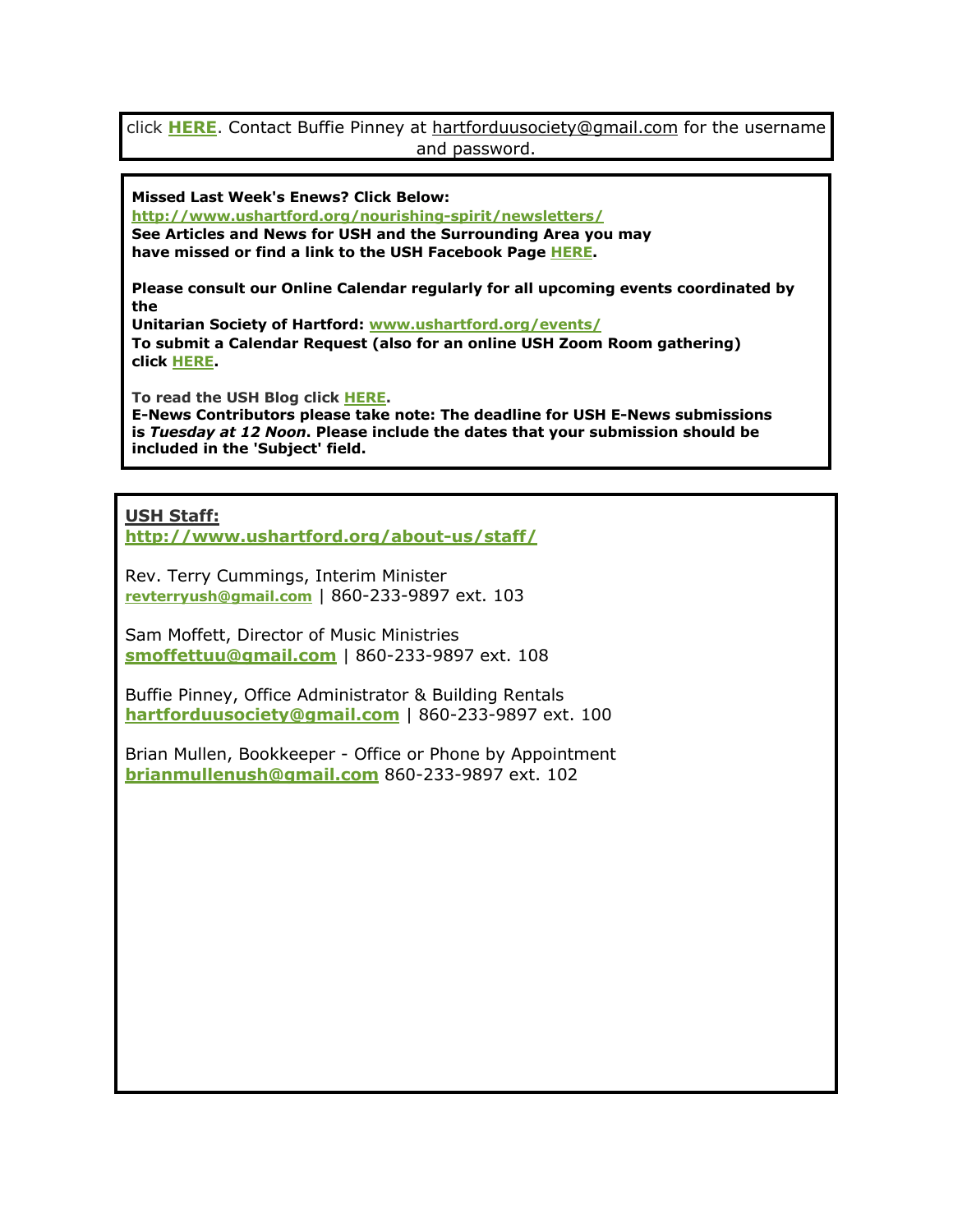## **News from Buffie's Desk**



Please contact our Office Administrator, **Buffie Pinney**, with any administrative questions or concerns. Buffie is working Sunday through Thursday from 9am-2pm. Please email at her at hartforduusociety@gmail.com. **Buffie is** *always* **happy to hear from you!**



**Sunday Welcome Volunteers See Sign Up Genius Link HERE. Please contact Buffie** 

**at hartforduusociety@gmail.com for any assistance or additional questions.**

**The deadline for USH-Enews submissions is Tuesday at 12 Noon. Email to: hartforduusociety@gmail.com OR enewsush@gmail.com Please note in the subject line "USH-Enews." Thank you for your submission!**